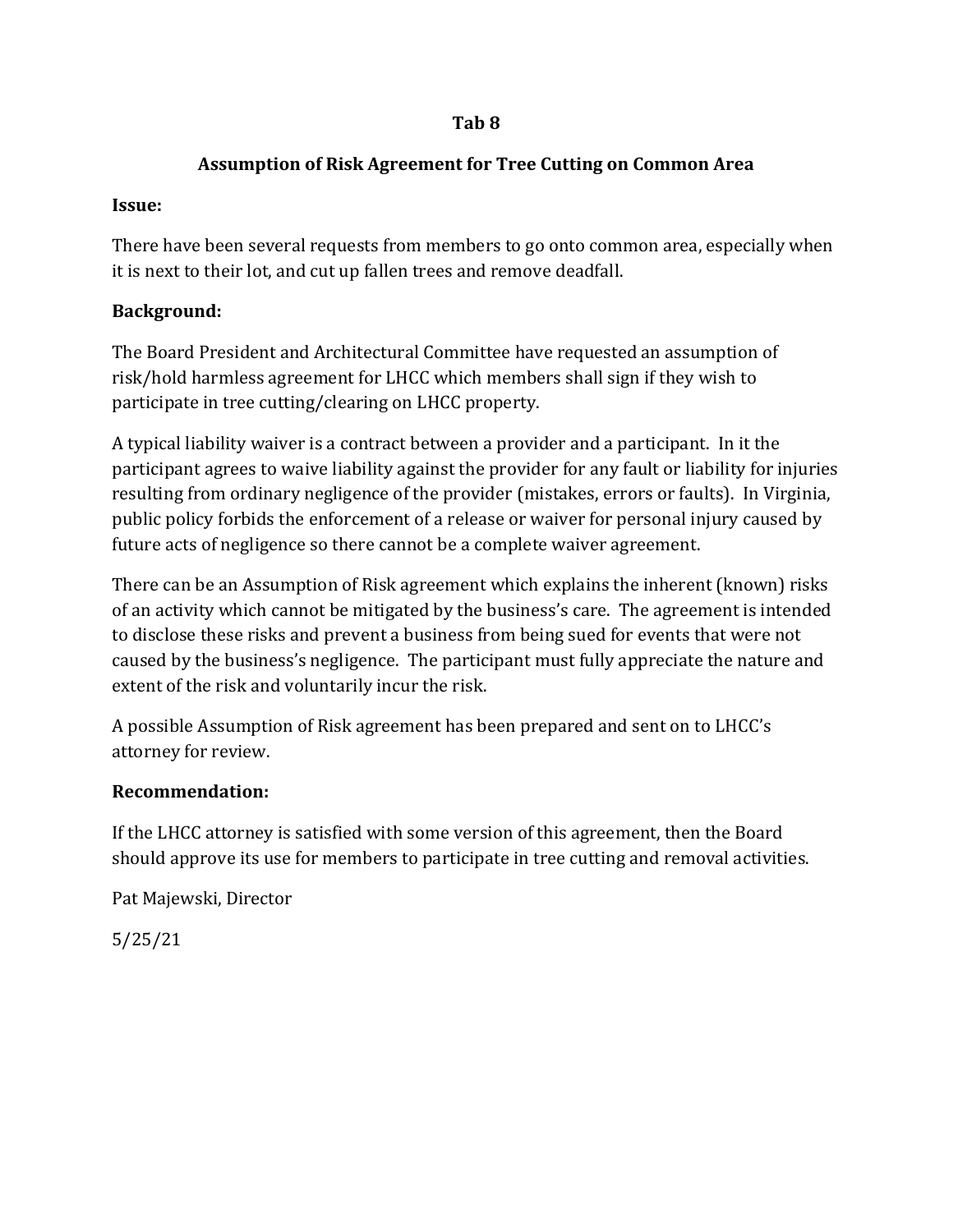#### **Lake Holiday Country Club, Inc. Assumption of Risk, Waiver of Liability & Indemnity Agreement**

**FOR AND IN CONSIDERATION** of the opportunity to voluntarily participate in **tree cutting and removal activities** on my own behalf while being present on Lake Holiday Country Club, Inc. ("LHCC")-owned common area, I understand that I am responsible for my own behavior and well-being. I accept this condition of participation, and I acknowledge that I have been informed of the nature of the general risks involved in this activity. In consideration of being allowed to participate in these activities, I expressly assume such risks.

I understand that LHCC and its officers, directors, employees, members and agents will not be responsible for any harm that may occur to me or my property in connection with my participation in these activities.

I expressly acknowledge that the use of drugs and alcohol during any or all of these activities is done at my own peril and is not allowed or condoned by LHCC.

I understand that this Assumption of Risk Agreement will remain in effect during any subsequent visits to the common area for the purposes of tree cutting and removal.

**Assumption of Risk.** I acknowledge that tree cutting and related activities are potentially hazardous whether I am an active participant or spectator and have inherent risks that may affect me including, but not limited to property damage or loss, temporary or permanent bodily injury, sickness, and even death. I acknowledge that this activity has known and unanticipated risks that could result in physical or emotional injury, death, or damage to myself, to property, or to third parties.

Specific risks related to such activities include, but are not limited to: my own negligence or even carelessness as well as that of other participants and third parties; trees and branches falling on me, especially upon my head; slipping, tripping and falling upon uneven ground; coming upon hidden dangerous obstacles such as holes, tree wells, tree stumps, creeks, rocks and boulders, forest deadfall, etc. It is possible I could be injured during the use of my equipment necessary to the operation of this activity. The weather can be unpredictable and change rapidly, storms or even lightening strikes are possible; exposure to the elements can be uncomfortable and include sunburn, heat exhaustion or heat stroke, cold or hypothermia or fatigue, all of which may diminish my ability to react or respond. Strenuous physical activity, especially if I have an underlying health condition, whether known or unknown to me, may lead to respiratory conditions, heart attack or stroke and damage to other internal organs. I may have encounters with dangerous or aggressive or poisonous wildlife, insects, etc. In the event of an accident, rescue and medical treatment may not be immediately available.

I understand and acknowledge that failing to use or properly use safety equipment such as helmets, boots, safety glasses, and not wearing appropriate clothing increases my risk of injury or of not surviving an accident or incident.

The results of these and other inherent risks may include, but are not limited to: cuts, bruises, splinters, dislocations, muscle strains or sprains, broken bones, lost teeth, eye injury, serious neck and spinal injuries, complete or partial paralysis and/or brain damage, serious injury to internal organs, bones, joints, ligaments, muscles, tendons, and other aspects of my musculoskeletal system, concussions, nerve injuries, heart attacks or strokes, fractured skulls, minor or severe lacerations with extensive bleeding and other serious injury or impairment to other aspects of my body and my general health and well being including loss of mental capacity, loss of sight, speech or hearing.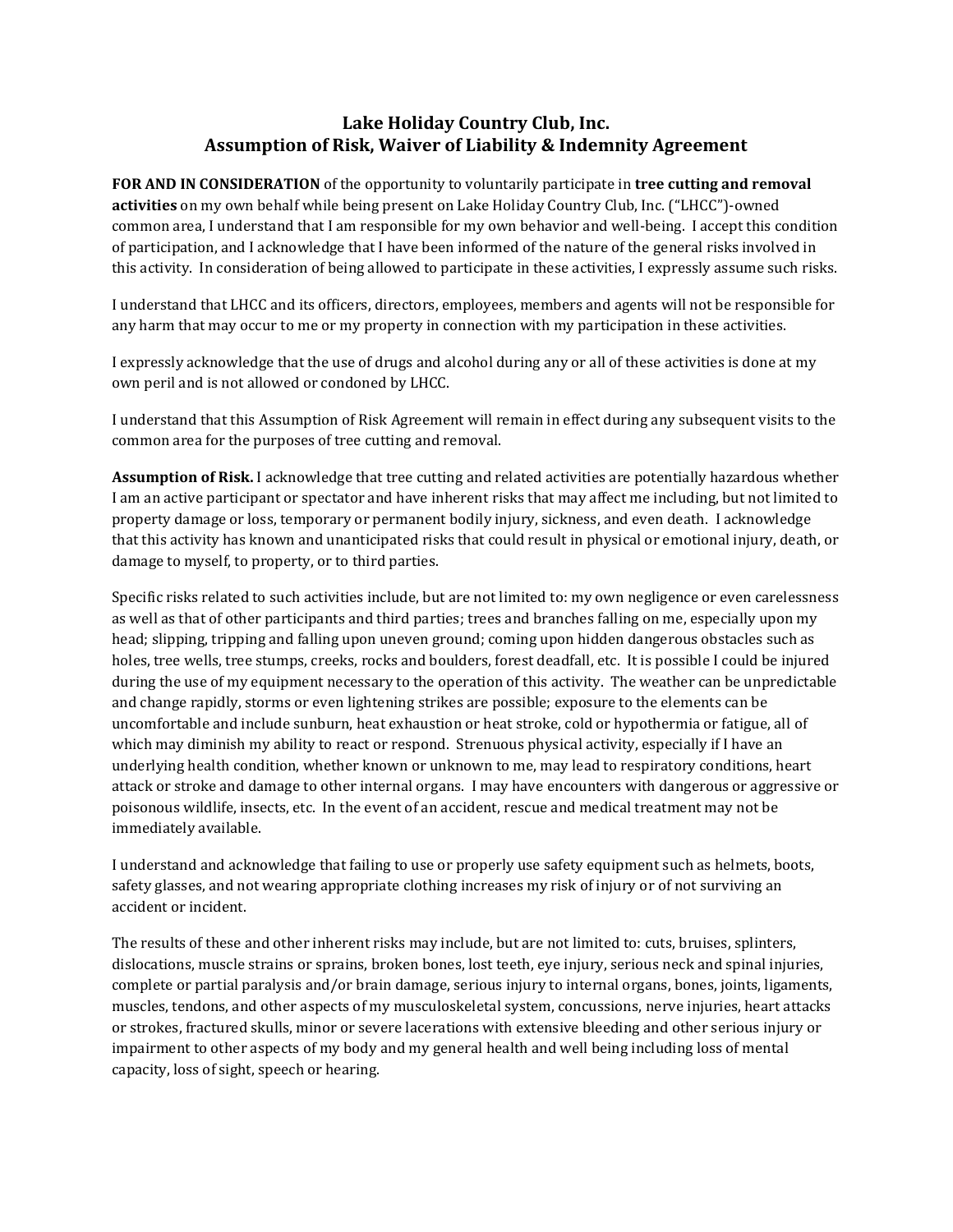I agree that I am in sufficiently good health to participate in these activities and that I am free from any medical condition that could interfere with my ability to participate or that could be worsened by participating or that could endanger my health or safety or the health or safety of other participants.

**Insurance.** I certify that I have valid and current insurance to cover any injury or damage I may cause or suffer while participating, or else I agree to bear the costs of such injury or damage myself.

**Indemnity.** I agree to indemnify and hold harmless LHCC and its employees, officers, directors, members or agents from any and all liabilities, claims, actions, suits, demands, losses, damages, property damage, property loss or theft, costs (including court costs and attorneys' fees) or injury, including death brought about as a result of my involvement in this activity and arising from this activity's inherent risks unless any such personal injury, damage to or loss of my property is directly due to the negligence of LHCC and to reimburse them for any such expenses incurred. I understand and intend that this Assumption of Risk Agreement is binding upon me and upon any other person who might be able to assert a claim including the heirs, executors, administrators and assigns of my estate.

**Breach of Contract.** I agree that should LHCC or anyone acting on their behalf, be required to incur attorney's fees and costs to enforce this Agreement, I agree to pay for all such fees and costs. I expressly agree and acknowledge that the terms and conditions of this Assumption of Risk Agreement is contractual in nature and that I am signing it of my own free will and that there are no impediments or reasons why I would lack the capacity to enter into this contract with LHCC.

**Governing Law, Forum Selection.** In the event I file a lawsuit against LHCC, I agree to do so solely in the Commonwealth of Virginia and Frederick County, Virginia, and I further agree that the substantive law of that state shall apply in that action without regard to the conflict of law rules of that state. I hereby irrevocably waive any other jurisdiction or venue to which I or my estate might otherwise have been entitled.

**Severability.** I agree that if any portion of this agreement is found to be void or unenforceable, the remaining portion shall remain in full force and effect. This document is intended to be interpreted as broadly as possible.

**Modification.** I understand that this document constitutes the entire Agreement between the parties and that it cannot be modified or changed in any way by representations or statements of any nature outside of this document. A copy of this contract can be used as if it were the original.

**Acknowledgment of Understanding.** By signing this document, I acknowledge I have carefully read this Assumption of Risk Agreement and fully understand and accept its terms and conditions including the risks associated as stated herein. I understand I am giving up substantial rights including the right to sue LHCC or any of its officers, directors, agents, members or employees. I represent that I am eighteen years of age or older and legally capable of entering into this agreement.

I am signing this agreement freely and voluntarily, agree to be bound by its terms and am assuming all risks voluntarily. I intend by my signature to provide a complete and unconditional release of all liability to the greatest extent allowed by law.

| Signature_ | Date  |
|------------|-------|
| Print Name |       |
| Address    |       |
| Phone      | Email |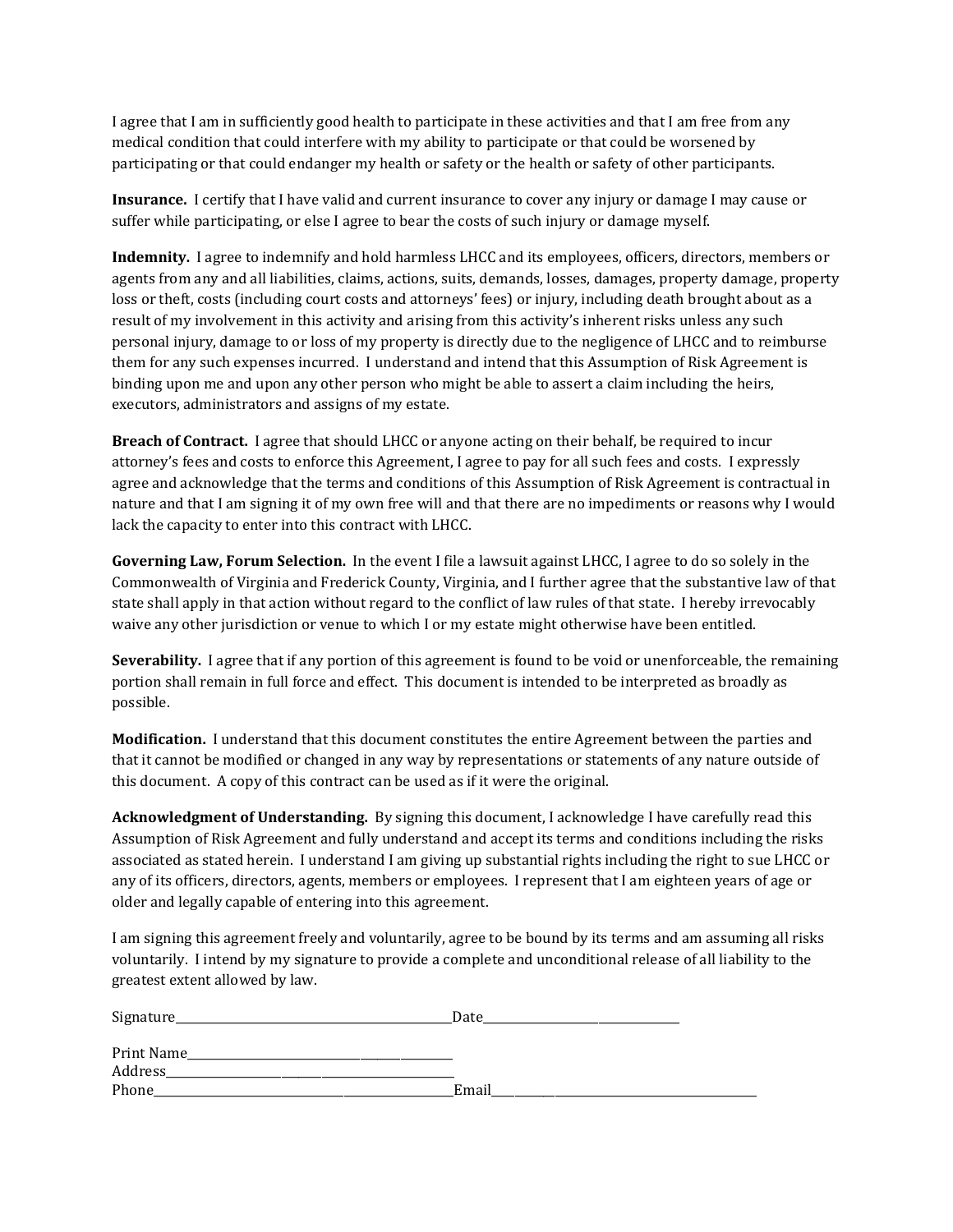#### **Lake Holiday Country Club, Inc. Assumption of Risk, Waiver of Liability & Indemnity Agreement**

Whereas, Lake Holiday Country Club, Inc. ("LHCC"), a Virginia non-stock corporation, is the record owner and custodian of certain "common areas" located within the subdivision known as Lake Holiday Estates, in Frederick County, Virginia; and,

Whereas, some of the common areas contain dead, dying, or fallen trees; and,

Whereas, the undersigned person(s) ("Indemnitor") desire to induce LHCC to allow such Indemnitor to cut and remove the dead, dying or fallen trees located within the common areas; and,

Whereas, the undersigned Indemnitor acknowledges that the cutting and removal of dead, dying and fallen trees is an inherently dangerous activity.

**NOWTHEREFORE THIS ASSUMPTION OF RISK, WAIVER OF LIABILITY & INDEMNITY AGREEMENT,** for and in consideration of the opportunity to cut and remove dead, dying and/or fallen trees upon the common areas of LHCC, the undersigned makes the following assumption of risk, waiver of liability and agreement to indemnify LHCC.

- 1) Indemnitor understands that Indemnitor is solely responsible for their safety and well-being.
- 2) Indemnitor understands that the cutting and removal of dead, dying and/or fallen trees is a dangerous activity with inherent risks that could lead to serious bodily injury or death to themselves or others in near proximity to the activity.
- 3) Indemnitor accepts these risks of their own free will and further acknowledges that they are aware of the nature of the general risks involved in this activity. In consideration of being allowed to participate in these activities, Indemnitor expressly assumes all risks associated with the activity of cutting and removing dead, dying and fallen trees and agrees to hold harmless LHCC from any and all claims which may arise from Indemnitor's tree cutting activities upon the common areas of LHCC.
- 4) Indemnitor understands and acknowledges that LHCC and its officers, directors, employees, members and agents will not be responsible for any harm or injury sustained by Indemnitor or Indemnitor's property which arises from Indemnitor's participation in these activities, nor to any harm or injury sustained by any other person or person's property, arising from Indemnitor's participation in these activities.
- 5) Indemnitor covenants and agrees that neither Indemnitor nor any other person assisting Indemnitor in the cutting and removal of dead, dying and fallen trees upon the common areas of LHCC shall at any time during which they undertake cutting and removal activities be under the influence of any drugs, alcohol or other mind-altering substance.
- 6) Indemnitor expressly acknowledges that all cutting and removal activities shall be at Indemnitor's own peril.

**Assumption of Risk.** Indemnitor assumes all risks associated with cutting and removal activities including, but not limited to property damage or loss, temporary or permanent bodily injury, sickness, and even death. Indemnitor further acknowledges that the cutting and removal activity has known and unanticipated risks that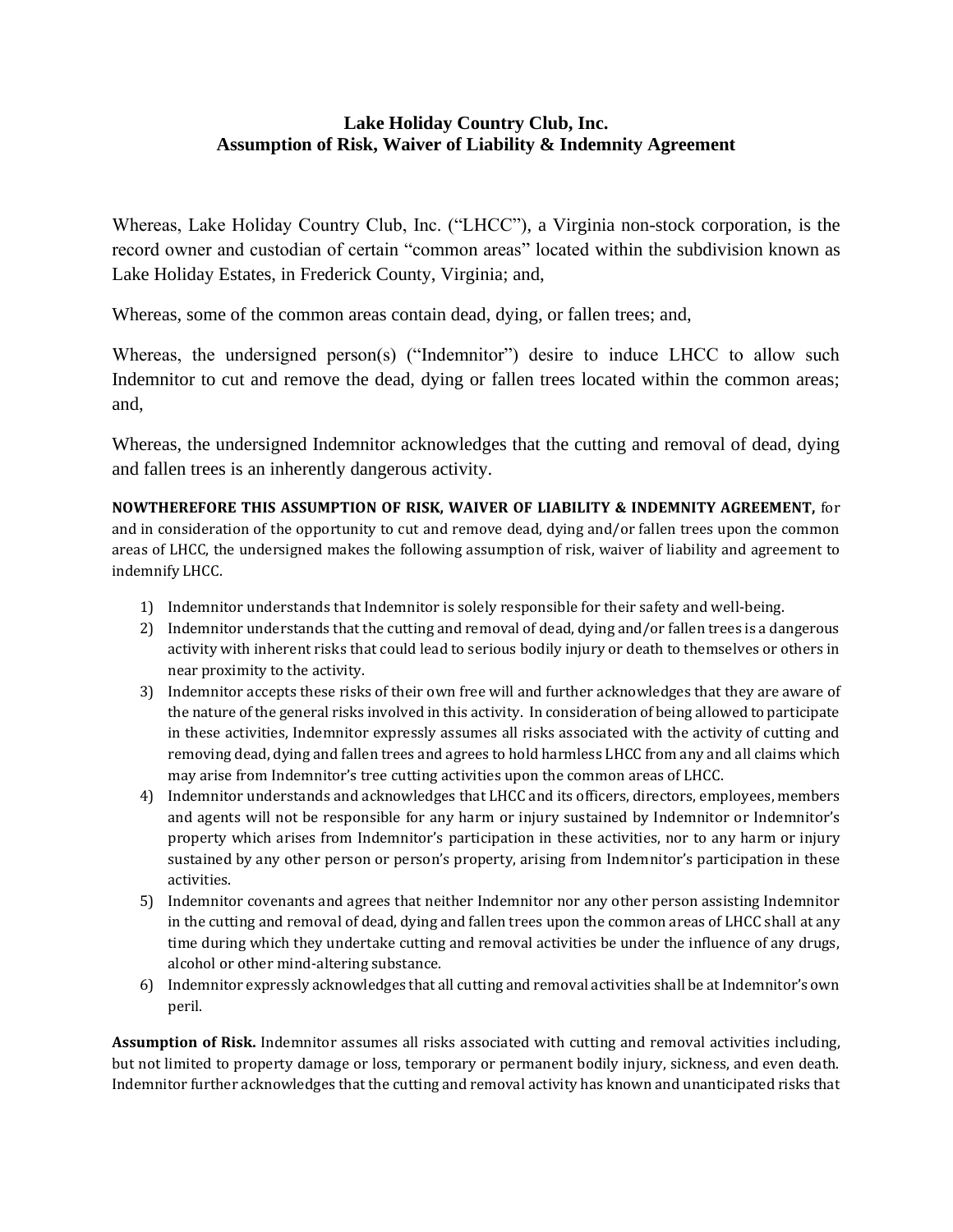could result in physical or emotional injury, death, or damage to Indemnitor and Indemnitor's property and to the property and/or body of third parties in close proximity to the cutting and removal activities.

Specific risks related to such activities include, but are not limited to: my own negligence or even carelessness as well as that of other participants and third parties; trees and/or branches falling upon indemnitor and or other participant and third parties, especially upon head injury from falling trees and/or branches; slipping, tripping and falling upon uneven ground; coming upon hidden dangerous obstacles such as holes, tree wells, tree stumps, creeks, rocks and boulders, forest deadfall, etc. It is possible I could be injured during the use of equipment necessary to the operation of this activity. The weather can be unpredictable and change rapidly, storms or even lightening strikes are possible; exposure to the elements can be uncomfortable and include sunburn, heat exhaustion or heat stroke, cold or hypothermia or fatigue, all of which may diminish a person's ability to react or respond in a safe manor. Strenuous physical activity, especially if an individual has an underlying health condition, whether known or unknown to them, may lead to respiratory conditions, heart attack or stroke and damage to other internal organs. Indemnitors may encounter dangerous or aggressive or poisonous wildlife, insects, etc. In the event of an accident, rescue and medical treatment may not be immediately available.

Indemnitor understands and acknowledges that failing to use or properly use safety equipment such as helmets, boots, safety glasses, and not wearing appropriate clothing increases the risk of injury or of not surviving an accident or incident.

The results of these and other inherent risks may include, but are not limited to: cuts, bruises, splinters, dislocations, muscle strains or sprains, broken bones, lost teeth, eye injury, serious neck and spinal injuries, complete or partial paralysis and/or brain damage, serious injury to internal organs, bones, joints, ligaments, muscles, tendons, and other aspects of my musculoskeletal system, concussions, nerve injuries, heart attacks or strokes, fractured skulls, minor or severe lacerations with extensive bleeding and other serious injury or impairment to other aspects of my body and my general health and well being including loss of mental capacity, loss of sight, speech or hearing.

Indemnitor agrees that they are in sufficiently good health to participate in these activities and that they are free from any medical condition that could interfere with their ability to participate or that could be worsened by participating or that could endanger their health or safety or the health or safety of other participants.

**Insurance.** Indemnitor certifies that they have valid and current insurance to cover any injury or damage they may cause or suffer while participating, or else Indemnitor agrees to personally bear the full costs of such injury or damage without reservation.

**Indemnity.** Indemnitor agrees to indemnify and hold harmless LHCC and its employees, officers, directors, members or agents from any and all liabilities, claims, actions, suits, demands, losses, damages, property damage, property loss or theft, costs (including court costs and attorneys' fees) or injury, including death brought about as a result of Indemnitor's involvement in cutting and removal of dead, dying and fallen trees and arising from this activity's inherent risks unless any such personal injury, damage to or loss of my property is directly due to the negligence of LHCC and further agrees to immediately reimburse LHCC for any and all such expenses, costs or monetary damages incurred as a result of Indemnitor's activities.

**Binding Nature.** Indemnitor understands and intends that this Assumption of Risk Agreement is binding upon Indemnitor and upon any other person working in concert or at the behest or indemnitor who might be able to